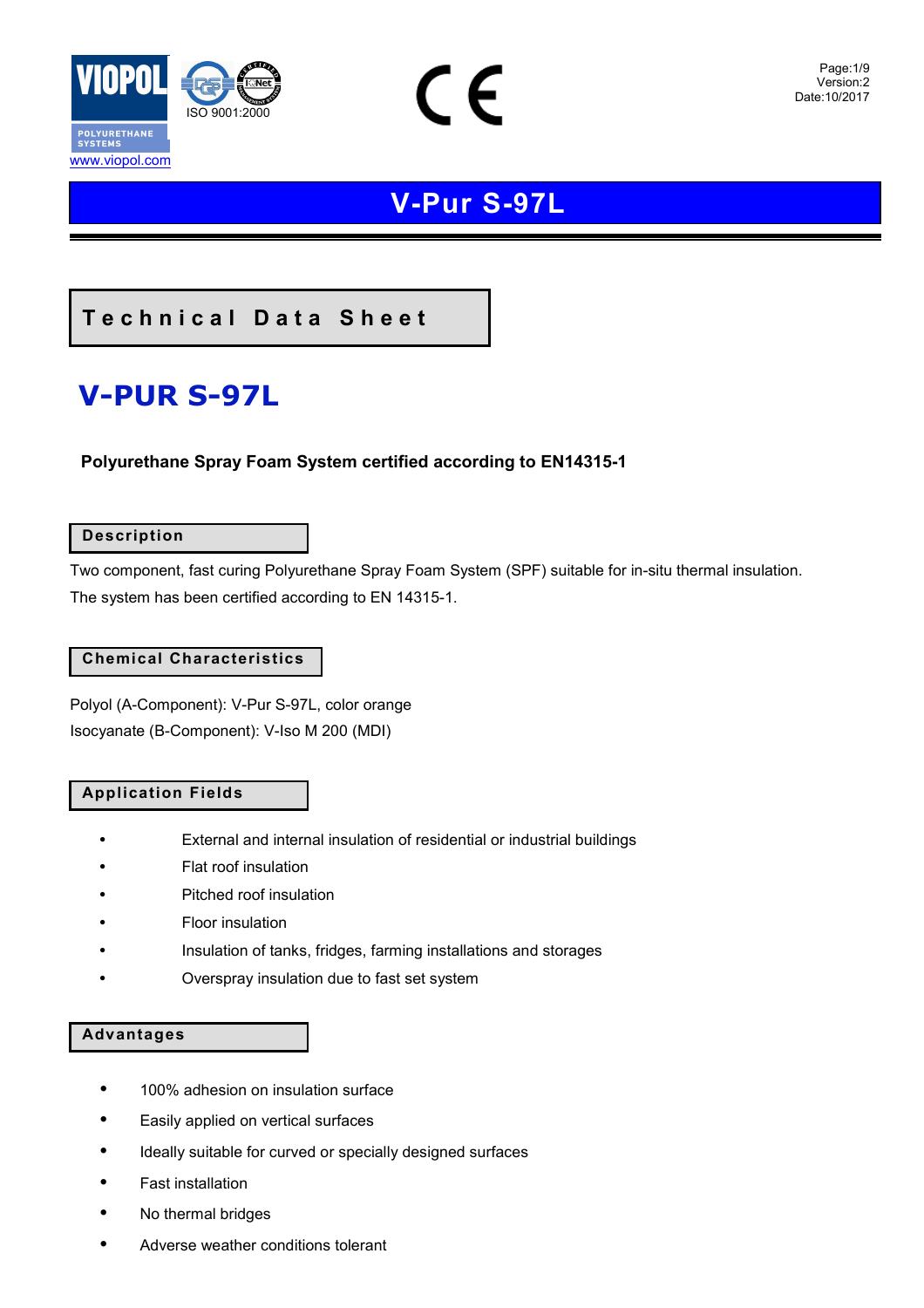

CE

• No joints

www.viopol.com

- Eliminates leakage
- High mechanical resistance
- Walkable

### **Application**

### **The system**

- 1. surface preparation
- 2. V-Primer (optional)
- 3. V-Pur S-97L
- 4. UV protection : waterproofing hybrid polyurea system V-Coat H-3000 (optional)

### **Stage 1: Surface Preparation**

> The surface should be clean, dry, dust free with no foreign particles that can reduce the adhesion.

### **Surface requirements**

| Tensile strength      | min: 1.5 $N/mm^2$                           |
|-----------------------|---------------------------------------------|
| Moisture              | $max: 4\%$                                  |
| Ambient temperature   | $15^{\circ}$ C - 35 $^{\circ}$ C $^{\circ}$ |
| Substrate temperature | $>15^{\circ}$ C                             |
| Moisture              | Upcoming moisture should not be present     |

### **Stage 2: V-Primer**

 On unsound surfaces priming is necessary. Please choose the appropriate type, depending on the surface, of **V-Primer** from VIOPOL's range.

### **Cement Substrate**

| <b>Primer</b> | V-Primer 4435                                                                          |  |
|---------------|----------------------------------------------------------------------------------------|--|
| Tools         | Roller or brush                                                                        |  |
| Application   | Directly applied on clean dry surface > 4hr < 24hr                                     |  |
| Consumption   | $0,150 - 0,200$ kg/m <sup>2</sup> (depending on the condition and the type of surface) |  |

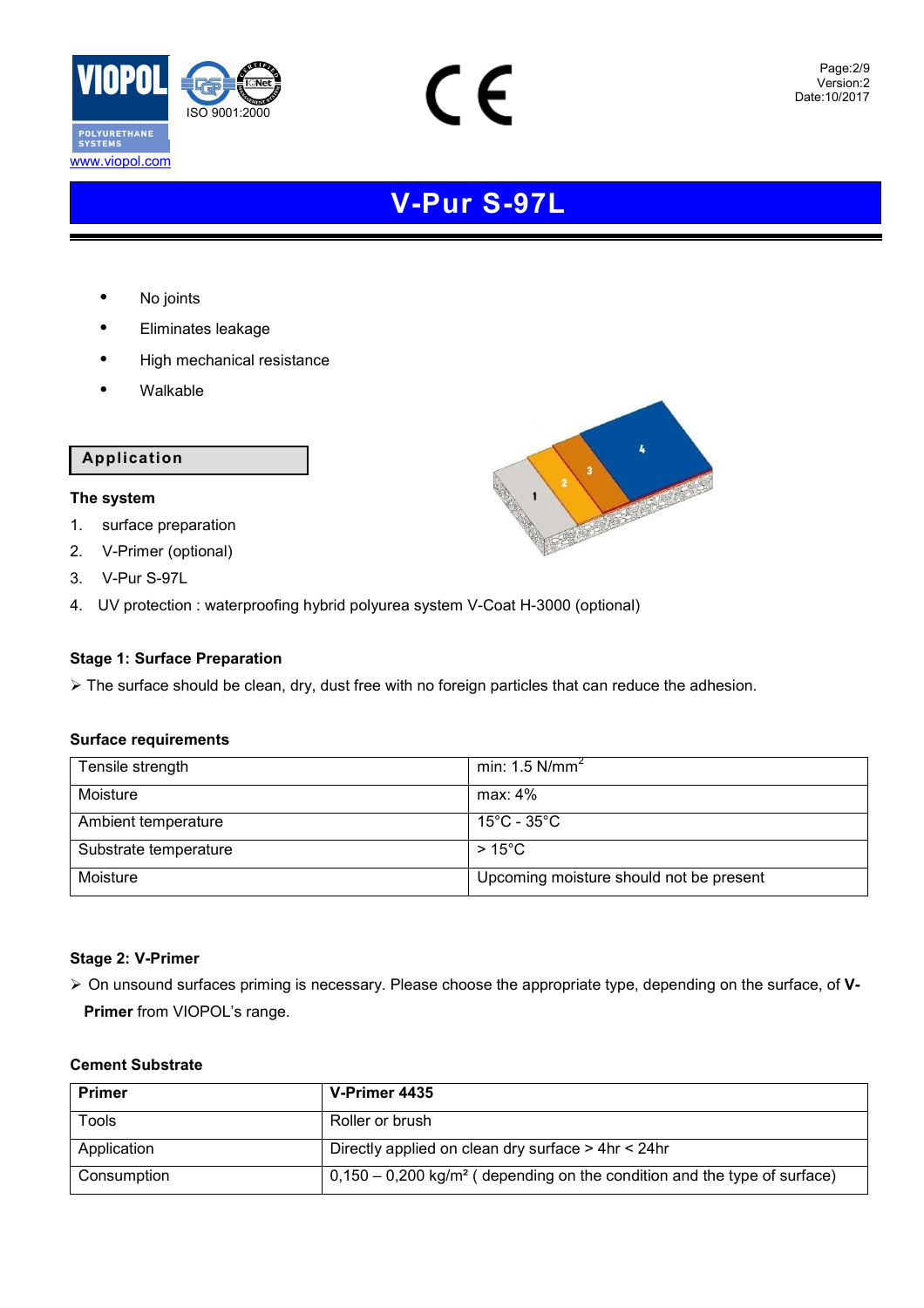

CE

#### **Stage 3: V-Pur S-97L**

| <b>Thickness</b> | 4 - 20 cm                                                                                                                     |  |  |
|------------------|-------------------------------------------------------------------------------------------------------------------------------|--|--|
| Machine          | High Pressure unit Reactor from Graco                                                                                         |  |  |
| Layer Thickness  | One layer of V-Pur S-97L should have 10mm thickness. Specified thickness<br>is achieved by applying single layers repeatedly. |  |  |
| Recoat time      | Immediately                                                                                                                   |  |  |
| Consumption      | 0,500-0,550 kg/m <sup>2</sup> /cm (theoretical depends largely on temperatures,<br>weather and environmental conditions etc)  |  |  |

#### **Curing**

| System      | Walkable       | <b>Mechanical Stress</b> | <b>Final Curing</b> |
|-------------|----------------|--------------------------|---------------------|
| V-Pur S-97L | $15 - 20$ min. | $2 - 3$ days             | $4 - 5$ days        |

*(depends on temperatures and environmental conditions)*

### **Stage 4: UV protection using hybrid polyurea system V-Coat H-3000** (optional)

 Covered surfaces with **V-Pur S-97L** left exposed to UV radiation is necessary to be protected by using hybrid polyurea system **V-Coat H-3000**.

### **Component Data**

|                                         | Unit              | Polyol | <b>Iso</b> | <b>Method</b> |
|-----------------------------------------|-------------------|--------|------------|---------------|
| Density $(20 °C)$                       | g/cm <sup>3</sup> | 1,11   | 1,23       | TEST INSTR 01 |
| Viscosity $(20 °C)$                     | mPa.s             | 600    | 300        | TEST INSTR 01 |
| Storage stability $(20 - 25 \degree C)$ | months            |        | 6          |               |

### **Processing Data**

Before application the polyol should be stirred well for  $10 - 15$  minutes in its drums until homogenized using the appropriate stirrer. Isocyanate does not need stirring.

The two component polyurethane system **V-Pur S-97L** has very short reaction times and can only be applied using appropriate high pressure units such as Reactors with Fusion Guns from Graco.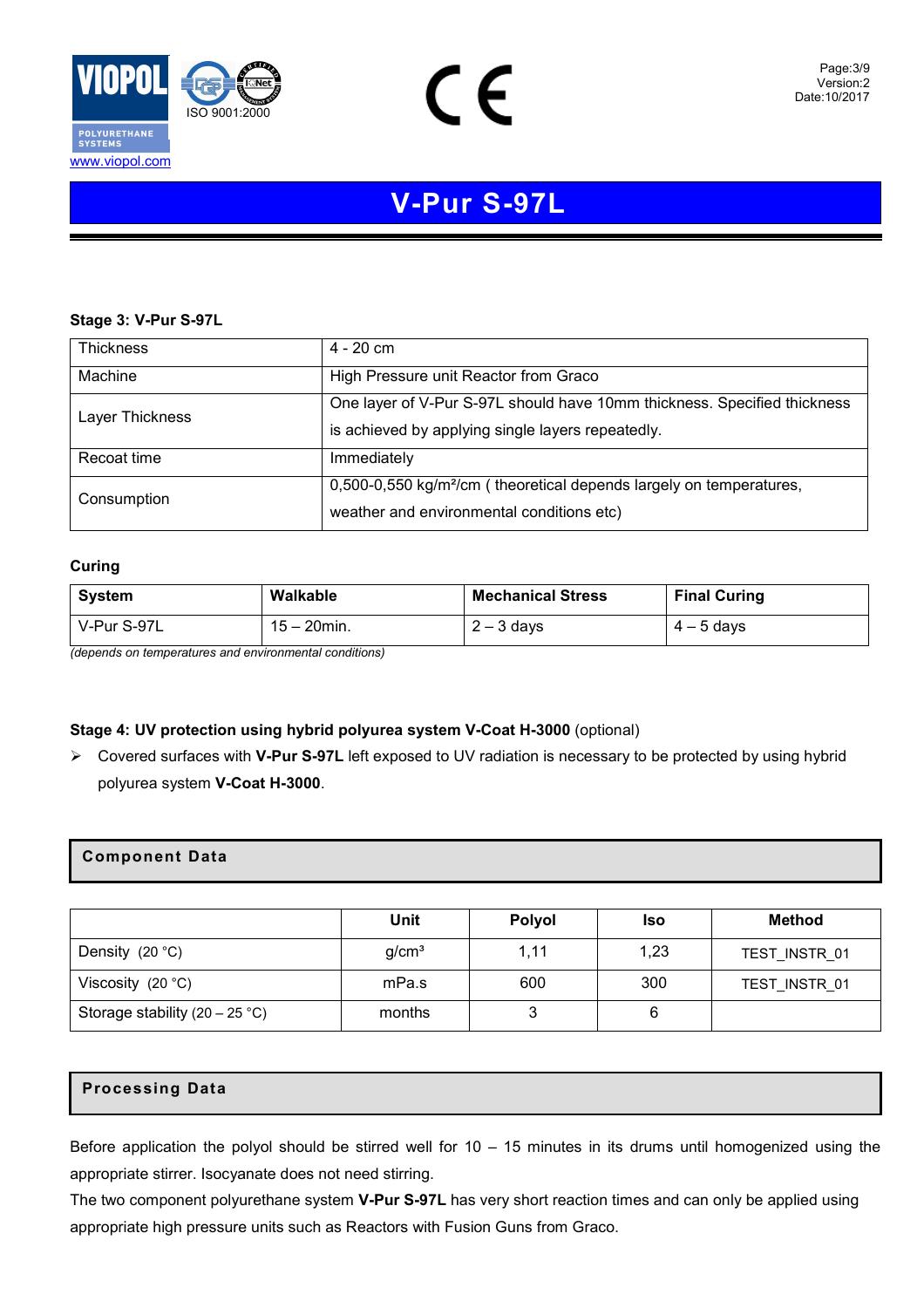

www.viopol.com



Page:4/9 Version:2 Date:6/2009 Date:10/2017

# **V-Pur S-97L**

|                              | <b>Units</b>    | <b>Values</b>        |
|------------------------------|-----------------|----------------------|
|                              |                 | 100:110              |
|                              | Part by weight  | (Polyol: Isocyanate) |
| Mixing ratio                 |                 | 100:100              |
|                              | Parts by volume | (Polyol: Isocyanate) |
| Application temperature:     |                 |                      |
|                              |                 |                      |
| Component A (pol)            | $^{\circ}C$     | $50 - 55$            |
| Component B (iso)            | $^{\circ}C$     | 40 - 45              |
| <b>Application Pressure:</b> |                 |                      |
|                              |                 |                      |
| Component A                  | Bar / psi       | 100 / 1500           |
| Component B                  | Bar / psi       | 100 / 1500           |

### **Physical Properties**

|                                               | Value                          | Unit              | <b>Method</b>      |
|-----------------------------------------------|--------------------------------|-------------------|--------------------|
| Density                                       | $50 - 55$                      | Kg/m <sup>3</sup> | EN 1602            |
| Compressive strength                          | 275                            | kPa               | <b>EN 826</b>      |
| Thermal Conductivity (initial) $\lambda_{10}$ | 0,0243                         | W/mK              | EN 12667           |
| Thermal Conductivity (aged) $\lambda_{10}$    | See performance charts (Annex) |                   |                    |
| Closed cell content                           | 99,7                           | $\%$              | <b>EN ISO 4590</b> |
| Flammability                                  | Е                              | Euroclass         | EN ISO 11925-2     |

*As application parameters are beyond our full control, these values are given only as a guide and must be verified in each individual case on finished parts manufactured under the processor's production conditions.*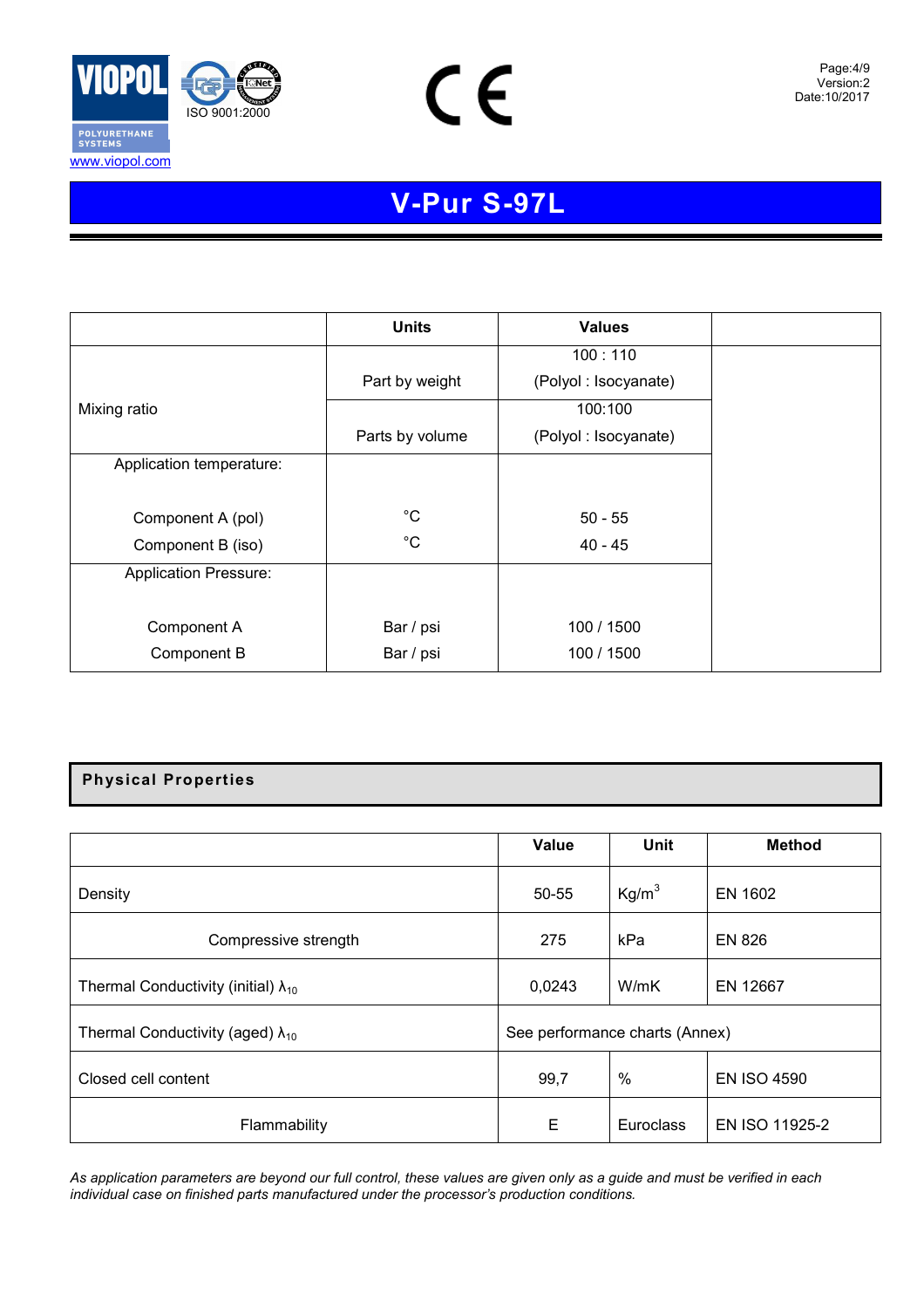

www.viopol.com

## **V-Pur S-97L**

### **Storage, Preparation**

Polyurethane components are moisture sensitive. Therefore they must be stored at all times in sealed, closed drums. The A-component (Polyol) must be homogenised by basic stirring before processing. More detailed information should be obtained from the separate data sheet entitled "Information for in-coming material control, storage, material preparation and waste disposal" and from the component data.

Storage Conditions / Shelf life: the optimal preservation of the material obtained when stored in a dry room at a temperature of 15 ° C to 20 ° C and in original, unopened, sealed package. At a temperature below 10°C crystals may be formed (isocyanate B-component). Shelf life of polyol is 3 months and 6 months for isocyanate.

### **Possible Hazards**

The MDI, B-component (Isocyanate), irritates the eyes, respiratory organs and the skin. Sensitisation is possible through inhalation and skin contact. MDI is harmful by inhalation. On processing these, take note of the necessary precautionary measures described in the Material Safety Data Sheets (MSDSs). This applies also for the possible dangers in using the A-component (Polyol) as well as any other components. See also our separate information sheet "Safety- and Precautionary Measures for the Processing of Polyurethane Systems." Use our Training Programme "Safe Handling of Isocyanate". Use the Training Programme "Walk the Talk – MDI Users".

### **Waste Disposal**

Fully reacted material is physiologically non-hazardous and can be disposed according to national regulations.

 $\triangleright$  Any other residual material must be treated in accordance with the legal regulations

### **Consumer articles, medical products**

There are national and international laws and regulations to consider if it is intended to produce consumer articles (eg articles that necessitate food or skin contact, toys etc.) or medical objects out of VIOPOL's products. Where these do not exist, the current legal requirements of the European Union for consumer articles as well as medical products should be sufficient. Consultation with the VIOPOL's Sales Office.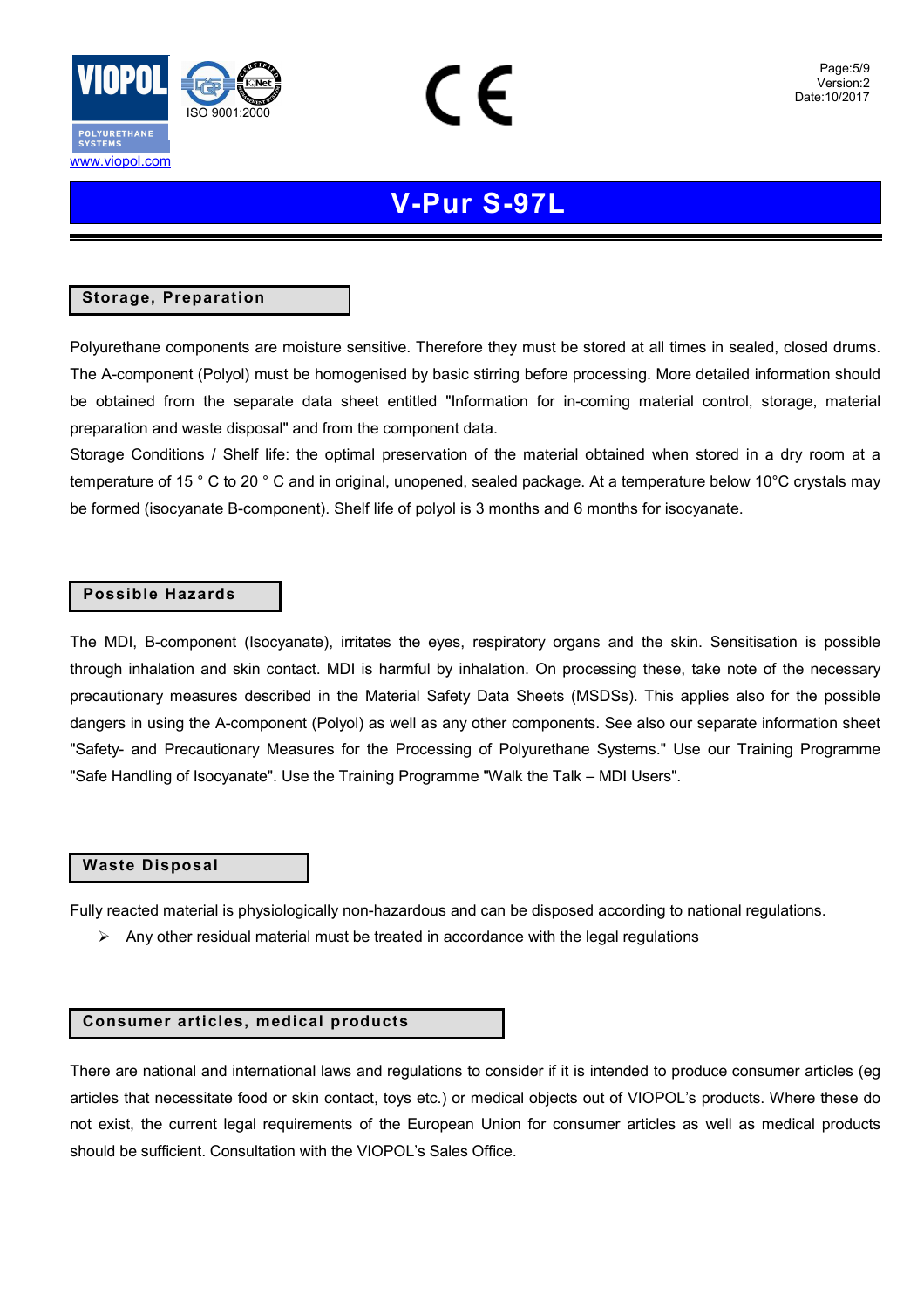



### **Important Notes**

www.viopol.com

 The applicator should have sufficient knowledge and experience in order to process the system in a safe and responsible manner

- $\triangleright$  In case of any form of insecurity the applicator must contact VIOPOL
- $\triangleright$  The above systems is only for professional use

### **Safety Regulations**

- $\triangleright$  Read thoroughly the safety data sheets before starting any application of product
- $\triangleright$  Avoid skin contact
- $\triangleright$  During application wear sufficient protective clothing such as safety glasses, shoes, gloves and, if necessary, ear protection
- $\triangleright$  If there is insufficient ventilation, use a separate independent air supply
- $\triangleright$  Ensure that the working area is clean and that there is a safe escape route

### **Information**

The following publications are available on request:

Safety Data Sheets

*The manner in which you use and the purpose to which you put and utilize our products, technical assistance and information (whether verbal, written or by way of production evaluations), including any suggested formulations and recommendations, are beyond our control. Therefore, it is imperative that you test our products, technical assistance and information to determine to your own satisfaction whether our products, technical assistance and information are suitable for your intended uses and applications. This application-specific analysis must at least include testing to determine suitability from a technical as well as health, safety, and environmental standpoint. Such testing has not necessarily been done by us. Unless we otherwise agree in writing, all products are sold strictly pursuant to the terms of our standard conditions of sale which are available upon request. All information and technical assistance is given without warranty or guarantee and is subject to change without notice. It is expressly understood and agreed that you assume and hereby expressly release us from all liability, in tort, contract or otherwise, incurred in connection with the use of our products, technical assistance, and information. Any statement or recommendation not contained herein is unauthorized and shall not bind us. Nothing herein shall be construed as a recommendation to use any product in conflict with any claim of any patent relative to any material or its use. No license is implied or in fact granted under the claims of any patent.*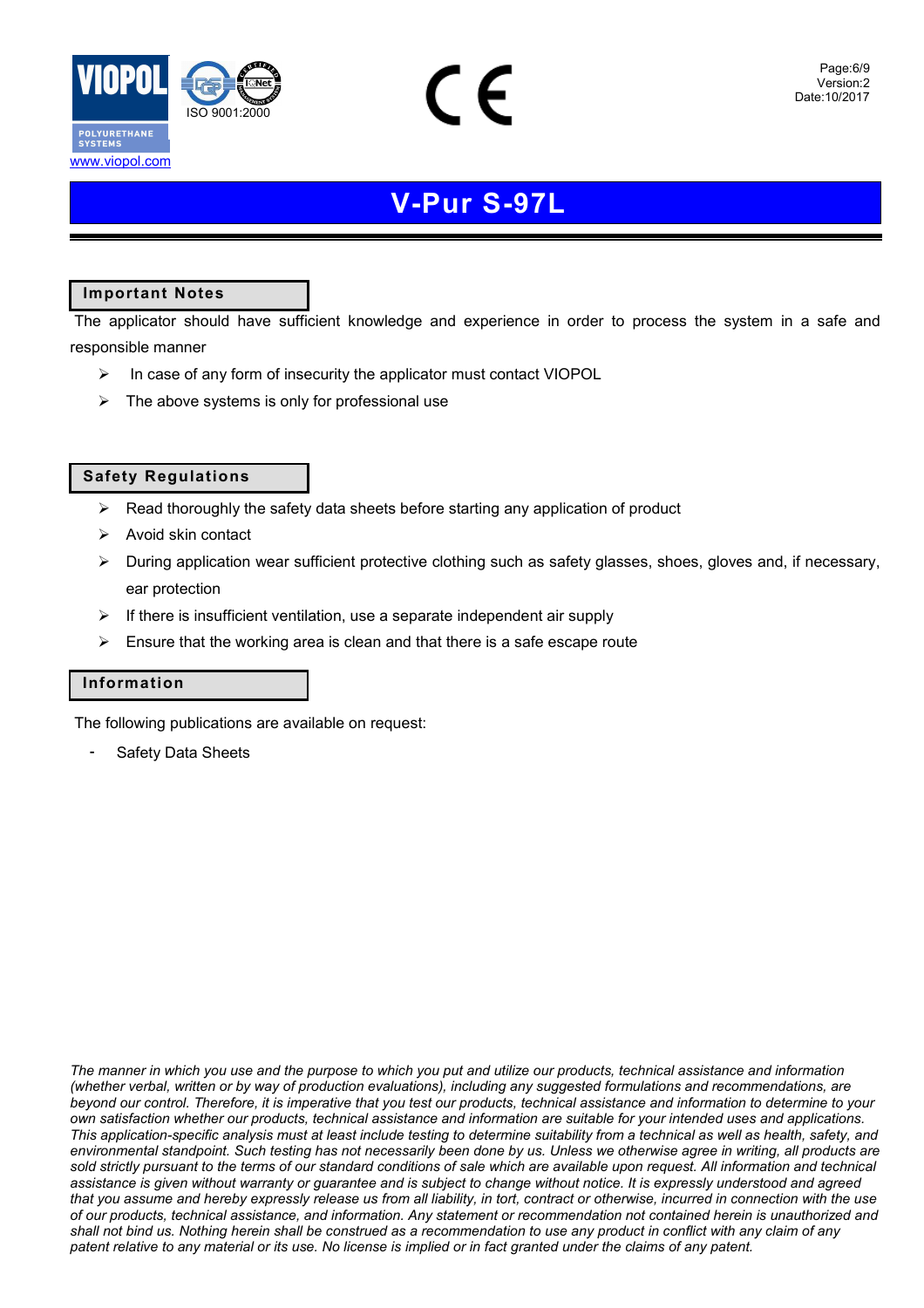

www.viopol.com

# **V - Pur S -97 L**

CE

# CE

VIOPOL SA, 55<sup>th</sup> km National Rd. Athens-Lamia Inofita, GR 32011, Greece 17

EN 14315-1

# **V-PUR S-97L**

Sprayed PU foam, intended to be used in building thermal insulation **Reaction to fire**  $-E$ 

Thermal conductivity : See performance charts

PU EN 14315-1: CCC4- CS(10/Y)200 - CT5(20) - GT10(20) - TFT12(20) - FRC36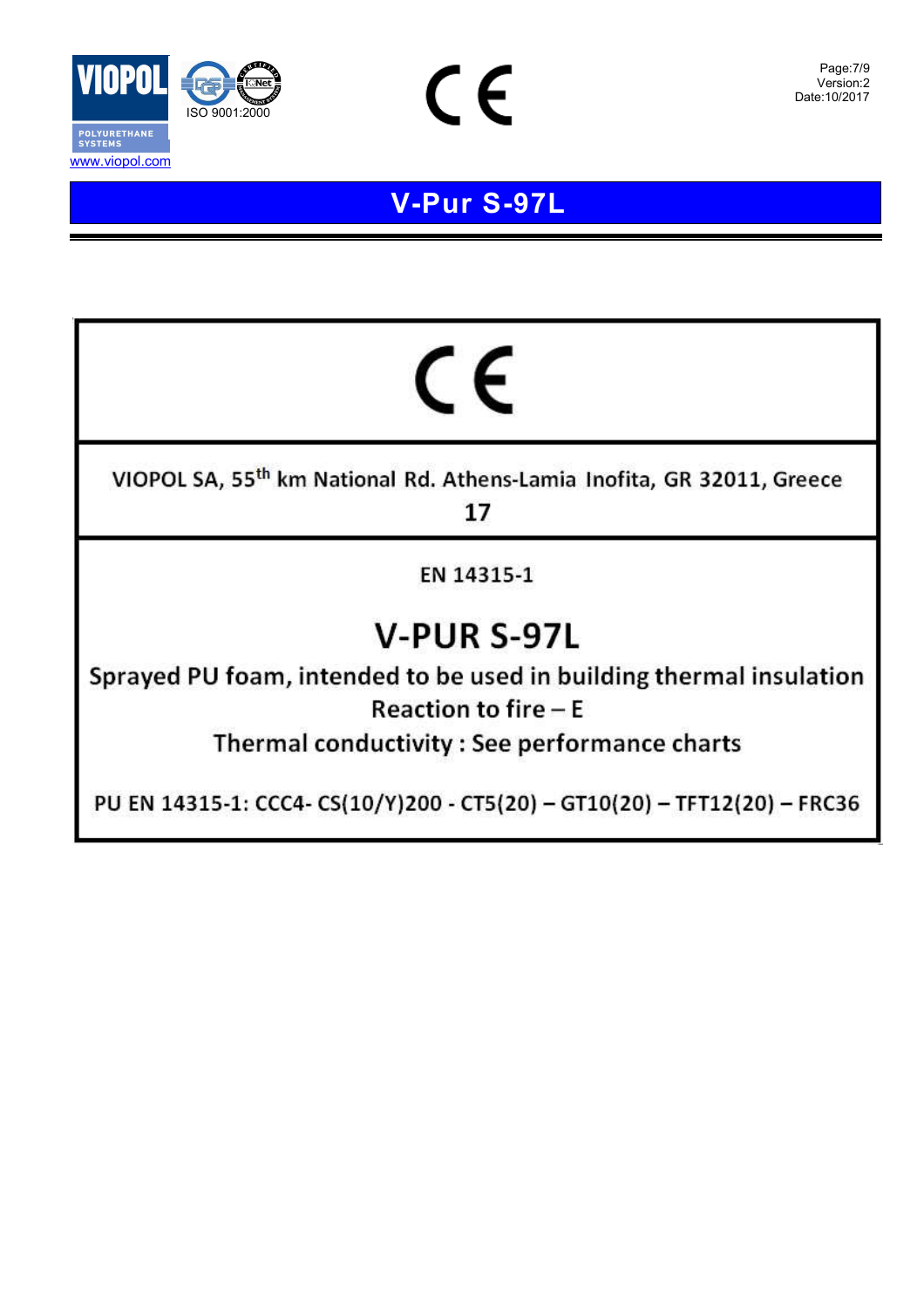

 $C \in$ 

### **ANNEX**

### **TABLE A.1: Performance chart for diffusion tight faces**

|                 | <b>Declared aged thermal</b>                       | <b>Thermal Resistance</b>          |  |
|-----------------|----------------------------------------------------|------------------------------------|--|
| Thickness (mm)  | conductivity (λ <sub>D</sub> ) W/m. <sup>o</sup> K | level $(R_D)$ m <sup>2</sup> . K/W |  |
| $\overline{30}$ | 0,027                                              | 1,11                               |  |
| $\overline{35}$ | 0,027                                              | 1,30                               |  |
| 40              | 0,027                                              | 1,48                               |  |
| $\overline{45}$ | 0,027                                              | 1,67                               |  |
| $\overline{50}$ | 0,027                                              | 1,85                               |  |
| 55              | 0,027                                              | 2,04                               |  |
| 60              | 0,027                                              | 2,22                               |  |
| 65              | 0,027                                              | 2,41                               |  |
| $\overline{70}$ | 0,027                                              | 2,59                               |  |
| 75              | 0,027                                              | 2,78                               |  |
| $\overline{80}$ | 0,027                                              | 2,96                               |  |
| 85              | 0,027                                              | 3,15                               |  |
| 90              | 0,027                                              | 3,33                               |  |
| $\overline{95}$ | 0,027                                              | 3,52                               |  |
| 100             | 0,027                                              | 3,70                               |  |
| 105             | 0,027                                              | 3,89                               |  |
| 110             | 0,027                                              | 4,07                               |  |
| 115             | 0,027                                              | 4,26                               |  |
| 120             | 0,027                                              | 4,44                               |  |
| 125             | 0,027                                              | 4,63                               |  |